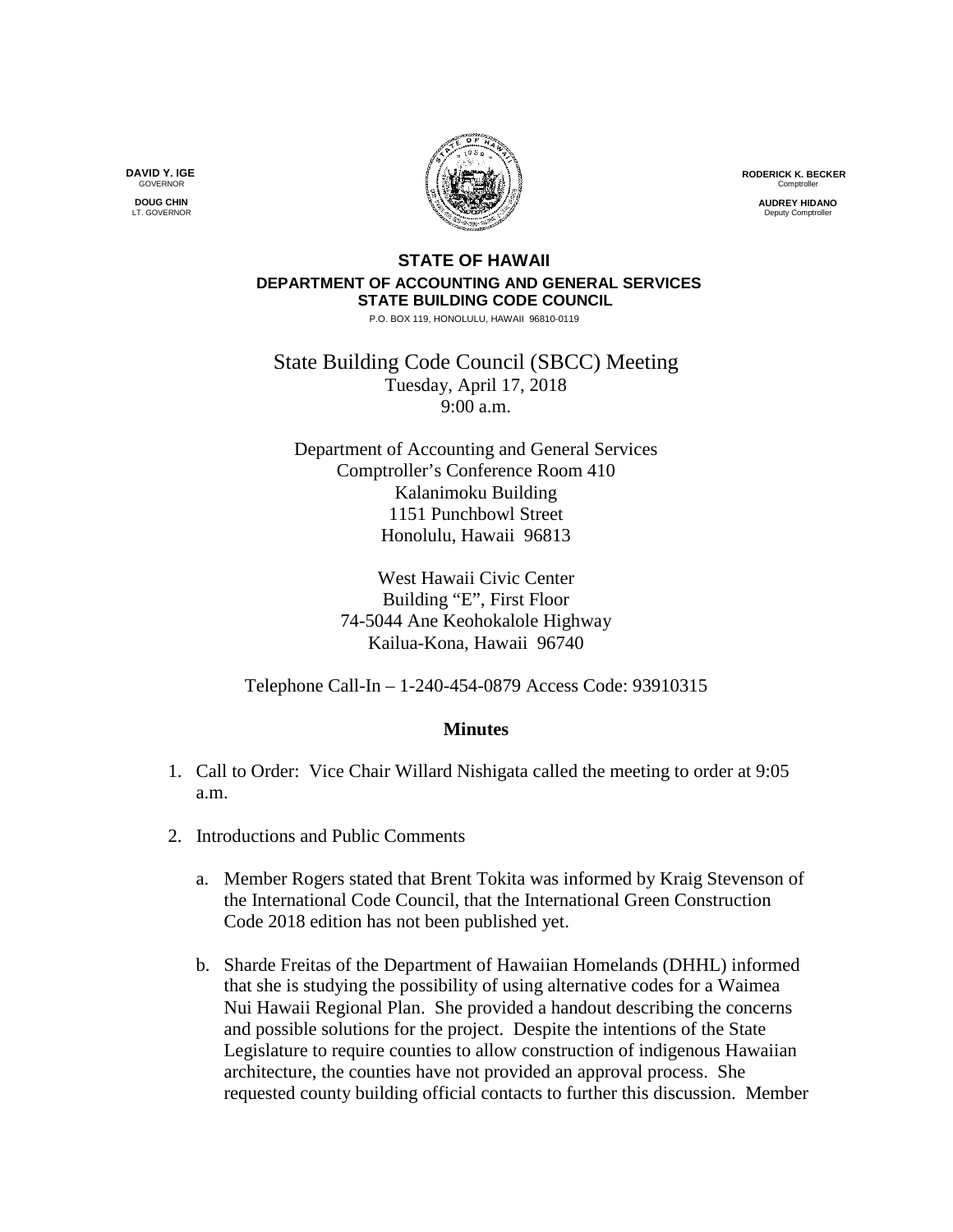State Building Code Council Minutes–April 17, 2018 Page 2 of 5 pages

> Haigh presented background information on the purpose and responsibilities of the SBCC, and that they have no enforcement powers. That authority is delegated to the counties. Chair Johnson suggested the creation of an SBCC investigative committee to study the matter. Julie-Ann Cachola, also from DHHL, suggested consideration for incremental progress for construction, since some of the projects take several years to complete.

3. Review and approval of minutes of the March 20, 2018 meeting.

Chair Johnson requested clarification of the meeting minutes for two proposed amendments that were voted on. One being the use of the International Plumbing Code (IPC) as an alternative to the Uniform Plumbing Code (UPC) and the second on the number of stories used in determining the minimum type of construction be measured from the lowest grade of fire service access instead of being measured from the floor above a parking area for parking beneath Group R occupancies.

**Motion:** Member Haigh motioned to approve the March 20, 2018, meeting minutes. The motion was unanimously approved.

4. Discussion of Administrative Coordination

Chair stated he is still working with DAGS and Hawaii Emergency Management Association to use a federal grant for the adoption of the International Building (IBC) and Residential Codes (IRC) 2012 and 2018 editions. There was a legislative appropriation for which the Governor's approval for the funds to be released has not been requested. The adoption by the SBCC does not require administrative rules. The amendments would include updated, interactive wind speed maps that could be focused in on specific areas of any island.

- 5. Discussion of 2018 Legislation
	- a. Chair stated that the latest version of SB 3006, to which he submitted testimony, would allow the use of the IPC instead of the UPC with certain provisions. The bill will not pass this session.
	- b. Shannon Alivado stated that SB 2100, proposes to replace the current renewable energy technology systems tax credit with tax credits for solar or wind energy systems and energy storage systems. Also, HB 2274, which expands the electric vehicle charging station requirements to include public parking lots. Both bills are still alive.
- 6. Discussion and Possible Decision to the Public Proposal to Amend the Parking beneath Group R Occupancies to the IBC 2012 Edition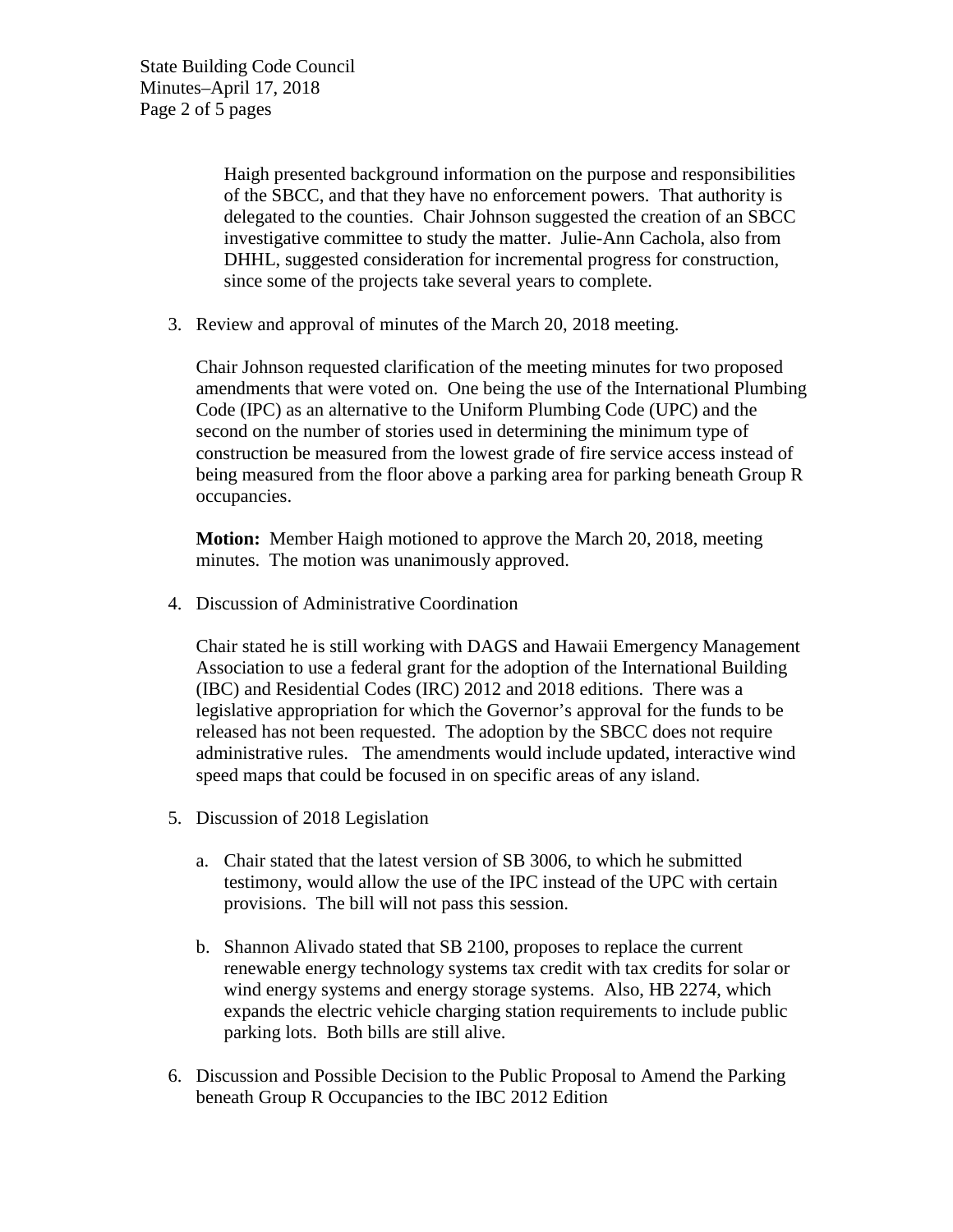State Building Code Council Minutes–April 17, 2018 Page 3 of 5 pages

> The Subcommittee of Building Officials (SBO) did not approve the proposed amendment for the number of stories used in determining the minimum type of construction be measured from the lowest grade of fire service access instead of being measured from the floor above a parking area for parking beneath Group R occupancies. They will provide a reason for non-approval as an official response to the amendment submitter.

7. Discussion and Possible Decision on Americans with Disabilities Act Accessibility Requirements

In their meeting prior to this one, the SBO approved an amendment to Chapter 11 of the IBC 2012 edition to include the Americans with Disabilities Act Standards for building accessibility.

**Motion:** Member Johnson motioned to approve the amendment proposal. The motion was unanimously approved.

8. Discussion and Possible Decision to Provide Alternatives and Justifications for not Requiring Residential Sprinklers in New One- and Two-Family Dwellings

Also, in their meeting prior to this one, the SBO approved an amendment to the IBC and IRC 2012 editions to include an exception that no county can require residential sprinklers until June 30, 2027, in new or existing one- and two-family dwellings or nonresidential agricultural or aquacultural buildings outside an urban area, provided it meets access road or firefighting water supply requirements.

**Motion:** Member Haigh motioned to approve the amendment proposal for the IBC 2012 edition. The votes were as follows: Six ayes, Chair Johnson, Vice Chair Nishigata, Members Haigh, Ueno, Cheng Reinhardt. Two opposed, Members Rogers and Serikaku. Not Present: Members Mendoza, Wiig, Dillon. The motion passed.

**Motion:** Member Haigh motioned to approve the amendment proposal for the IRC 2012 edition. The votes were as follows: Six ayes, Chair Johnson, Vice Chair Nishigata, Members Haigh, Ueno, Cheng, Reinhardt. Two opposed, Members Rogers and Serikaku. Not Present: Members Mendoza, Wiig, Dillon. The motion passed.

Member Rogers commented that this issue was thoroughly discussed, evaluated, and debated for several years. The SBCC process of code review and adoption works. He also stated that the Building Industry Association of Hawaii (BIA) and those supporting its agenda, has chosen not to trust the process by circumventing it and passing legislation to prohibit counties from requiring residential sprinklers.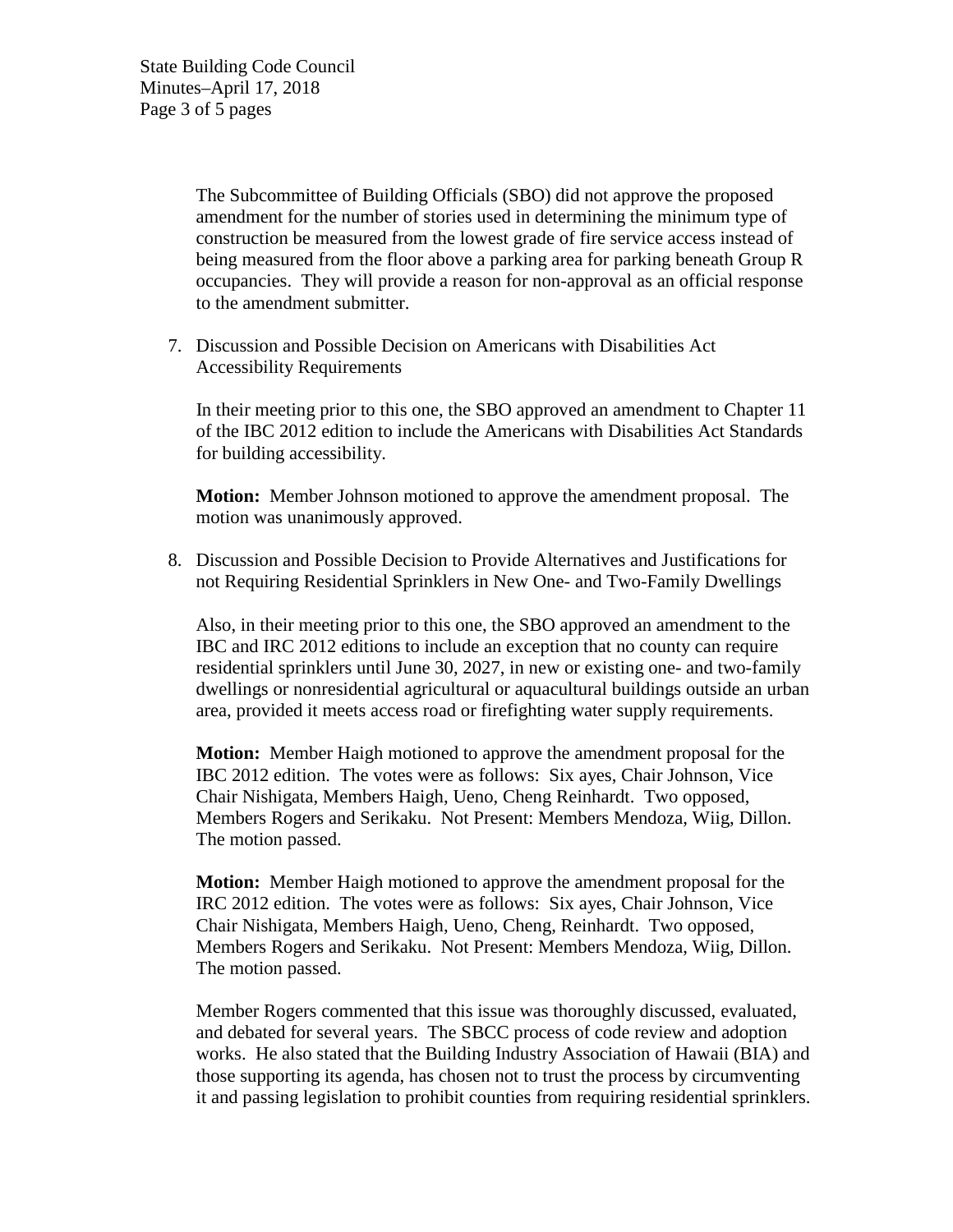State Building Code Council Minutes–April 17, 2018 Page 4 of 5 pages

> Shannon Alivado stated she disagrees with member Rogers comments and believes the BIA, other industry representatives and stakeholders participated on investigative committees to study the issues, both for and against. Member Haigh stated this issue is tied to economics versus safety. The Legislature has elected to make a decision that economics was more important. Also, current and future efforts to make residential sprinkler systems more affordable, like the use of a 5/8" water meter and who is licensed and qualified to design and install sprinkler systems, will be the key to having them accepted. Member Serikaku commented that the issue has been discussed with the licensing board and one obstacle is the liability responsibility.

9. Discussion and Election of SBCC Chair and Vice Chair

Members deferred this item.

- 10. Updates from the investigative committees:
	- a. Investigative committee for the structural provisions for the IBC and the IRC

Chair stated that they are on track for finalizing IBC/IRC amendments in June. He requested member Rogers to send him copies of the Small Business Regulatory Review Board's submittal forms.

b. Investigative committee for the non-structural provisions of the IBC and the IRC.

Member Reinhardt stated they are finalizing amendment justifications for the 2012 editions.

c. Investigative committee for the International Energy Conservation Code (IECC)

No update.

d. Investigative committee for the Uniform Plumbing Code

Member Serikaku distributed copies of the UPC 2018 edition.

e. Investigative committee for the Green Code

No update

f. Investigative committee for the Mechanical Code